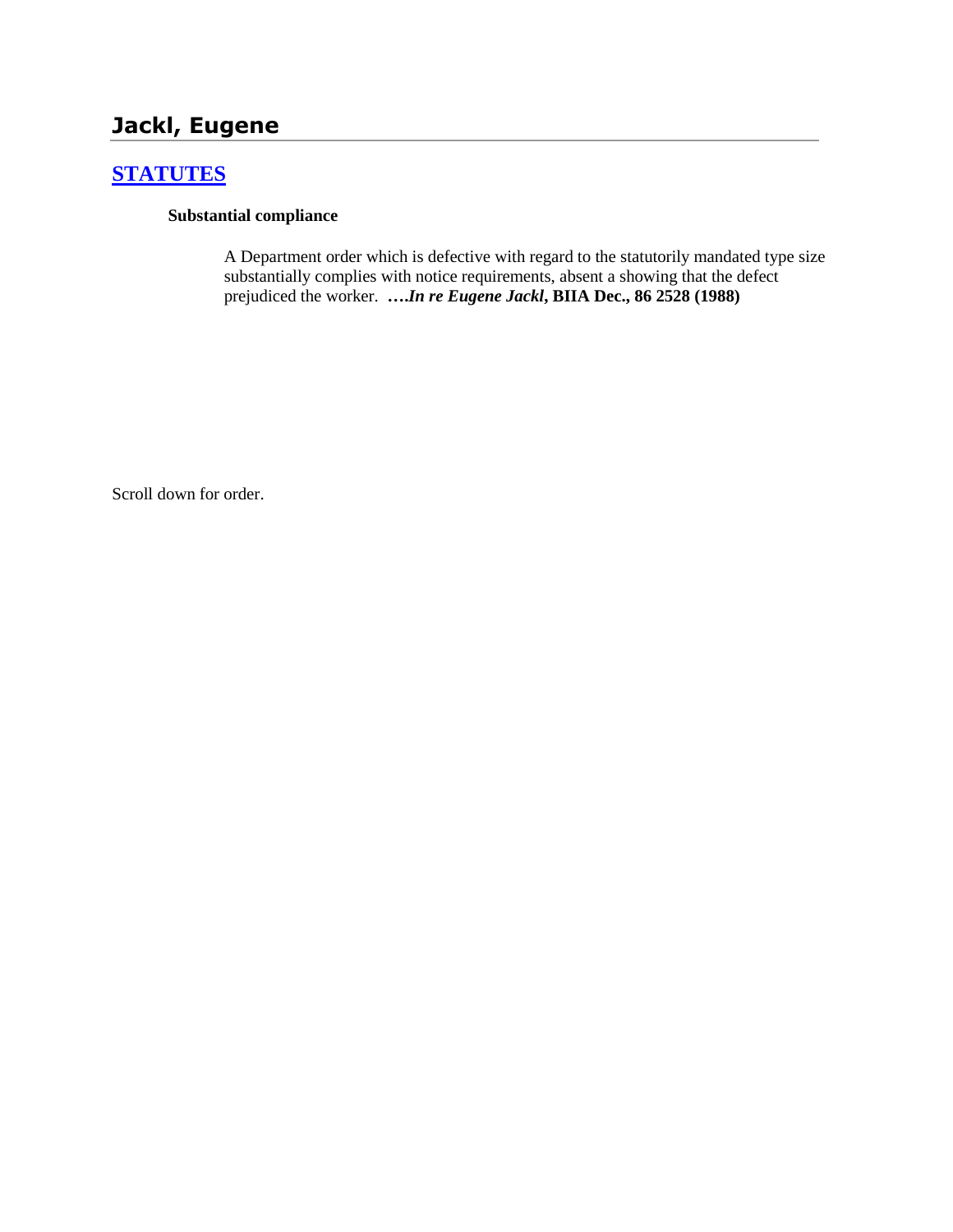### **BEFORE THE BOARD OF INDUSTRIAL INSURANCE APPEALS STATE OF WASHINGTON**

**)**

**IN RE: EUGENE J. JACKL ) DOCKET NO. 86 2528**

**CLAIM NO. J-442943 ) DECISION AND ORDER**

APPEARANCES:

Claimant, Eugene J. Jackl, by Robert A. Izzo

Employer, Tacoma Towing, Inc., by Raymond Winter, Manager

Department of Labor and Industries, by The Attorney General, per Elliott S. Furst, Christa Thompson and Deborah Brookings, Assistants

This is an appeal filed by the claimant on July 18, 1986 from an order of the Department of Labor and Industries dated May 19, 1986 which stated that the Department was without jurisdiction to enter the order and notice dated March 3, 1986 and declared that order null and void. The Department order is **AFFIRMED**.

## **DECISION**

Pursuant to RCW 51.52.104 and RCW 51.52.106, this matter is before the Board for review and decision on a timely Petition for Review filed by the Department of Labor and Industries to a Proposed Decision and Order issued on July 27, 1987 in which the order of the Department dated May 19, 1986 was reversed and remanded to the Department to enter such further orders as are indicated in accordance with the opinion of the Proposed Decision and Order.

This claim was closed on October 1, 1984. That order was received by the claimant. He did not file an appeal or protest within sixty days of communication.

On February 11, 1986, Mr. Jackl requested time-loss compensation for the period of July 5 through July 20, 1984. The Department initially denied that request on the merits by order of March 3, 1986. Mr. Jackl timely appealed the March 3 order, the Department reassumed jurisdiction, and on May 19, 1986 the Department issued an order stating that it was without jurisdiction to enter the order of March 3, 1986 and declaring that order null and void. The appeal presently before us is claimant's appeal from the May 19, 1986 order.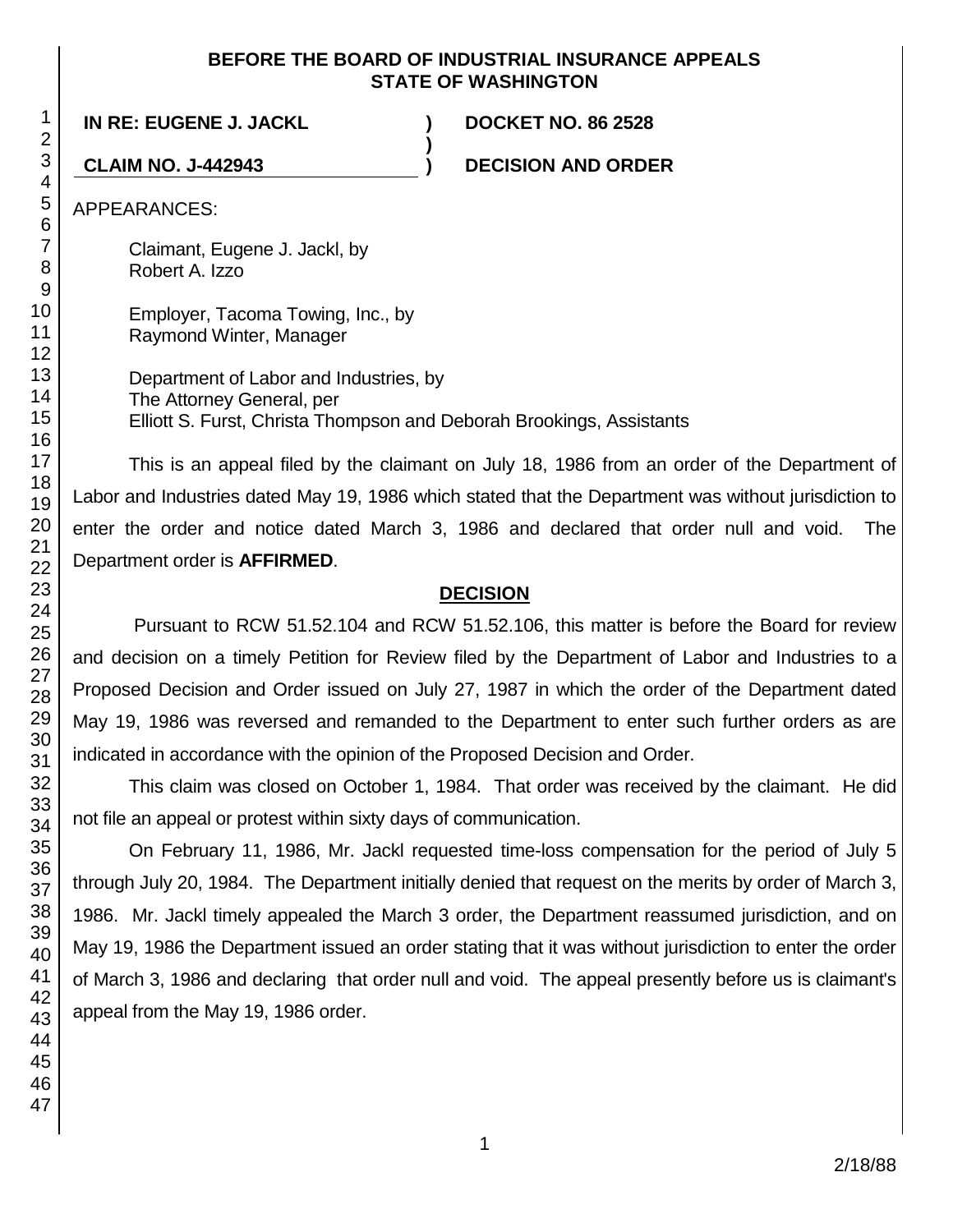The issue presented is whether the Department order of October 1, 1984 closing the claim complied with the statutory notice requirements of RCW 51.52.050. Mr. Jackl contends that because the requisite notification of appeal and protest rights was in 9 point, 40% black faced type rather than 10 point type, the sixty day statute of limitations is inapplicable and the October 1, 1984 order has not become final and binding on the parties. According to claimant's theory, the Department therefore had authority to issue its March 3, 1986 order, denying claimant's request for the time-loss compensation on the merits.

The Department, on the other hand, concluded that the March 3, 1986 order was null and void based upon its determination that Mr. Jackl had failed to file a timely appeal or protest from the October 1, 1984 order. According to the Department, therefore, the October 1, 1984 order is a res judicata determination that Mr. Jackl is not entitled to the time-loss compensation for the requested period prior to October 1, 1984, and the Department lacks jurisdiction to make any further decision on that question.

The parties stipulated that the October 1, 1984 order included statutorily mandated language regarding the claimant's right to protest or appeal from that order. It was further stipulated that the "notice of appeal rights" was printed in 9 point, 40% black faced type. RCW 51.52.050 requires that such language be printed "in black faced type of at least ten point body or size." Based upon the foregoing stipulation, the Industrial Appeals Judge determined that the October 1, 1984 order did not become final because it did not strictly comply with the notice requirements mandated by RCW 51.52.050. We disagree.

No evidence was presented that the claimant was in any way prejudiced by the Department's failure to print the "notice of appeal rights" in ten point, 100% black faced type. There is nothing in the record to suggest that due to the defects in the size or color of the type, the claimant was unable to understand or properly exercise his protest or appeal rights.

Any reliance which the claimant may have placed on the Board's prior decision of In re Molly L. McMillon, BIIA Dec., 22,173 (1966) is misplaced. The Board in McMillon held that mere knowledge of an order (as evidenced by a general appearance in an ancillary proceeding) was not sufficient to begin the running of the statutorily prescribed period to appeal the Department order. This differs substantially from the circumstances presently before us where the claimant did, in fact, promptly receive the notice as required by statute, but the provisions of the order relative to the claimant's right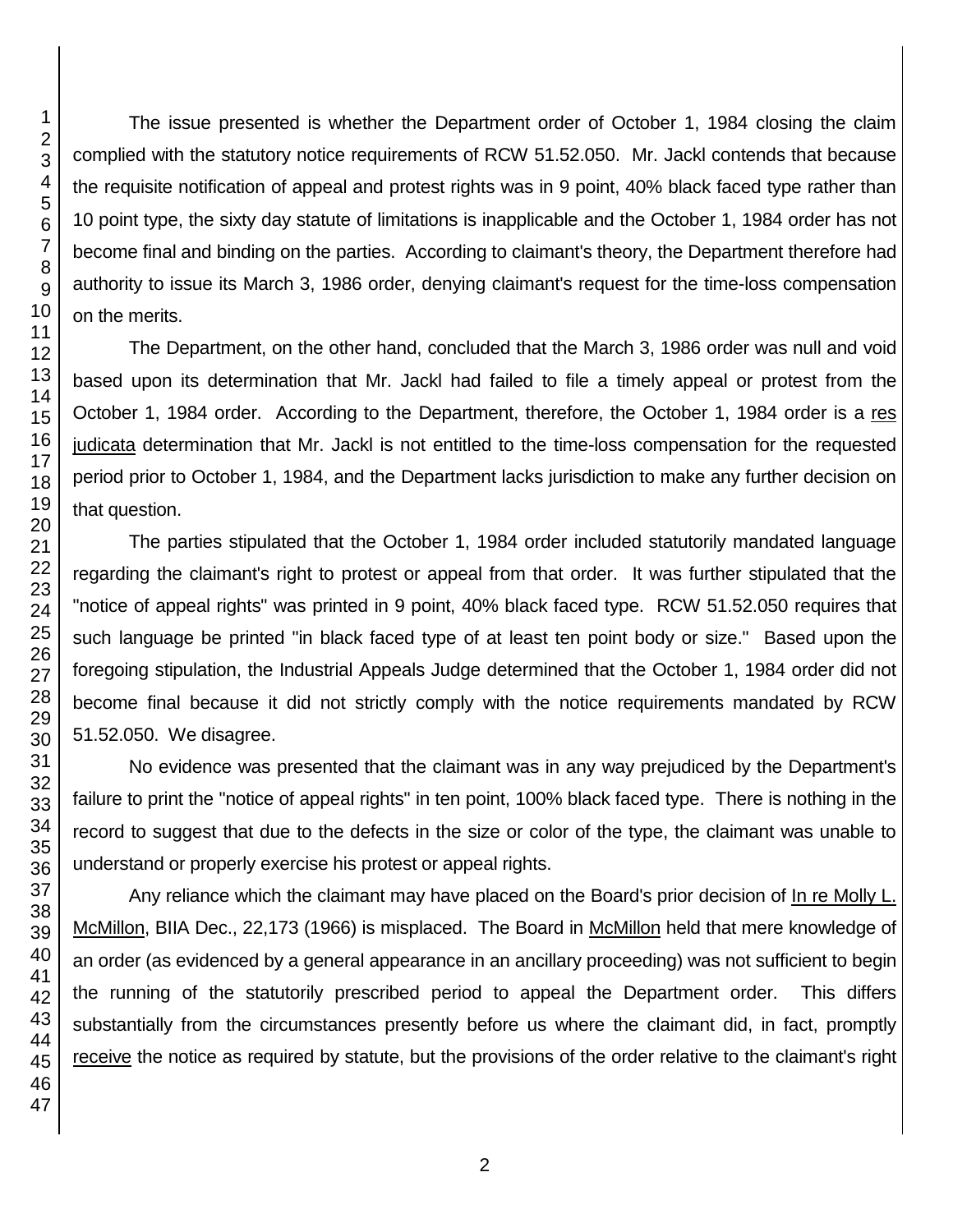to protest and/or appeal the order of October 1, 1984 were not in the statutorily prescribed ten point bold face type.

A case factually similar to the appeal presently before us is Porter v. Department of Labor and Industries, 44 Wn.2d 798, 271 P.2d 429 (1954). Porter involved a Department order which did not comply in all respects with the statutory "notice of appeal rights" provisions then in effect. There was no question, however, that the order had been served upon the claimant. Despite the failure of the Department order to strictly comply with the statute, the court held:

> "In the absence of a showing that the workman or person aggrieved by the action of the Department was misled to his prejudice in the preparation or prosecution of his appeal, the variation from the language specified in the statute, while not to be approved, is not particularly important." Porter at 800-801.

We cannot condone the Department's failure to comply with the statutorily mandated type size in the design and printing of its orders. However, absent a showing that the defect in the order prejudiced the claimant in some fashion, we conclude that the order of October 1, 1984 substantially complied with the requirements of RCW 51.52.050. In so concluding, we note the judicial trend toward a rule of substantial compliance with respect to the somewhat analogous service requirements of RCW 51.52.110. In re Saltis, 94 Wn.2d 889 (1980).

Thus, because the claimant failed to file a timely protest or appeal from the October 1, 1984 order, it is res judicata that Mr. Jackl was not entitled to time-loss compensation for the period of July5, 1984 through July 20, 1984, and the Department was without authority to reconsider that question on March 3, 1986. The Department order of May 19, 1986 which determined that the Department was without jurisdiction to enter the March 3, 1986 order is correct and must be affirmed.

## **FINDINGS OF FACT**

1. On July 10, 1984, the Department of Labor and Industries received a report of accident alleging that the claimant, Eugene J. Jackl, had sustained an injury on July 5, 1984, while in the course of his employment with Tacoma Towing, Inc. On October 1, 1984, the Department issued an order allowing the claim for medical treatment only, and closing the claim with no time-loss compensation and with no award for permanent partial disability.

On February 11, 1986, the Department received a letter from the claimant, through his attorney, Robert Izzo, contending that the claimant did not receive time-loss compensation from July 5, 1984 to July 20, 1984. On March 3, 1986, the Department issued an order stating that review of the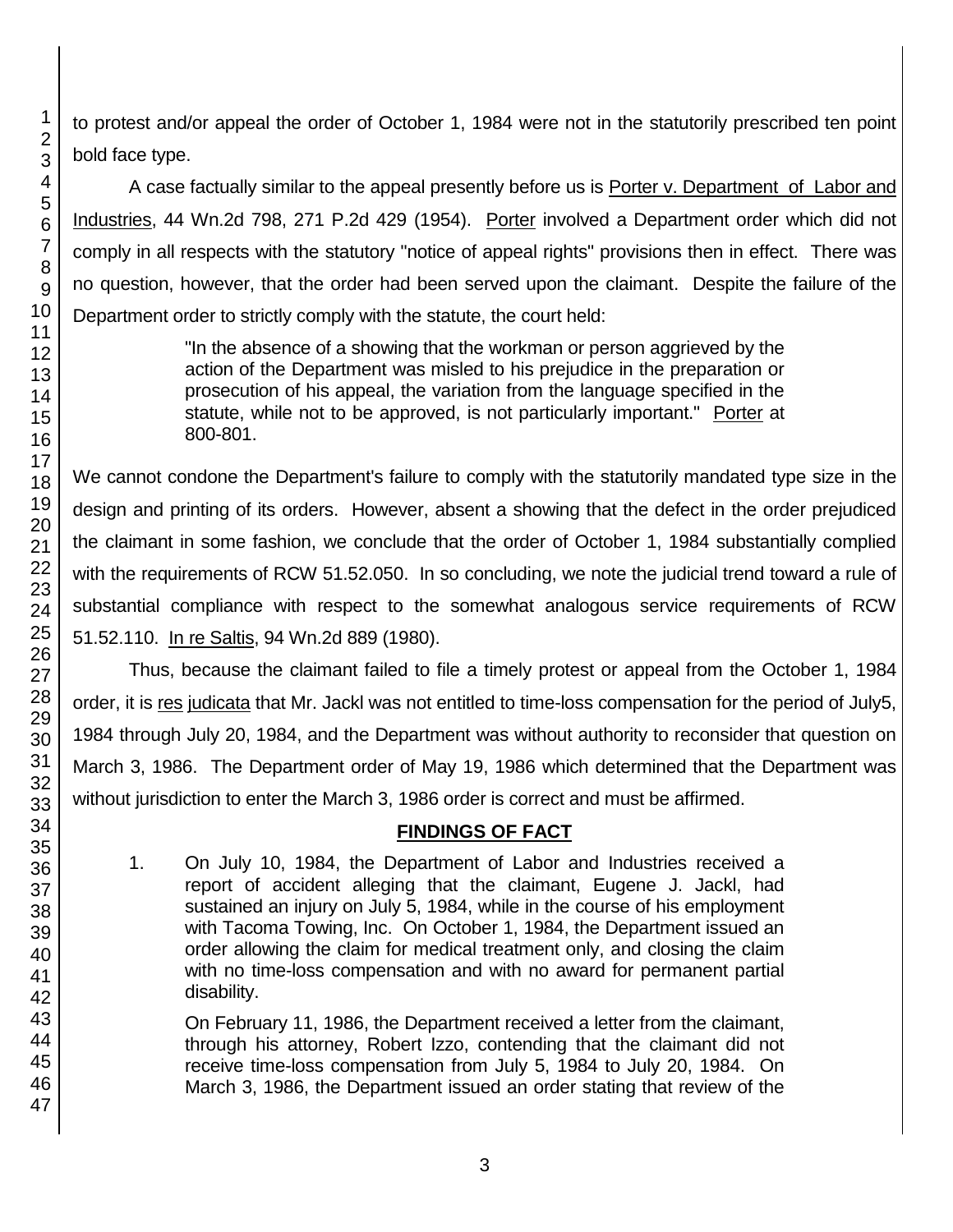evidence disclosed no error in the order of October 1, 1984, and that the claim remained closed pursuant to the provisions of that order.

On May 5, 1986, the claimant filed a notice of appeal from the Department order of March 3, 1986. On May 16, 1986, the Department issued an order reassuming jurisdiction, and holding its prior order of March 3, 1986 in abeyance. On May 16, 1986, the Board of Industrial Insurance Appeals issued an order returning the case to the Department for further action.

On May 19, 1986, the Department issued an order stating that the Department was without jurisdiction to enter its order of March 3, 1986, and that the order was therefore declared null and void. On July 18, 1986, the claimant filed a notice of appeal from the Department order of May 19, 1986. On August 1, 1986, the Board of Industrial Insurance Appeals issued an order granting the appeal, assigning Docket No. 86 2528, and directing that proceedings be held on the issues raised.

- 2. On July 5, 1984, the claimant sustained an injury to his right hand while working at Tacoma Towing, Inc. He filed a timely claim with the Department of Labor and Industries, and the claim was accepted.
- 3. Mr. Jackl's claim was closed on October 1, 1984, which closure was communicated to the claimant via a postcard order. This postcard provided, in part, in 9 point, 40% black-face type:

"ANY PROTEST OR REQUEST FOR RECONSIDERATION OF THIS ORDER MUST BE MADE IN WRITING TO THE DEPARTMENT OF LABOR AND INDUSTRIES IN OLYMPIA WITHIN SIXTY DAYS. A FURTHER APPEALABLE ORDER WILL FOLLOW SUCH A REQUEST. ANY APPEAL FROM THIS ORDER MUST BE MADE TO THE BOARD OF INDUSTRIAL INSURANCE APPEALS, OLYMPIA, WITHIN SIXTY DAYS FROM THE DATE THIS ORDER IS COMMUNICATED TO THE PARTIES, OR THE SAME SHALL BECOME FINAL."

The claimant received this postcard order.

4. No appeal or protest was filed by the claimant within sixty days of communication of the Department order of October 1, 1984.

## **CONCLUSIONS OF LAW**

- 1. The Board of Industrial Insurance Appeals has jurisdiction over the parties and the subject matter of this appeal.
- 2. The order of October 1, 1984, substantially complies with the notification requirements of RCW 51.52.050 and the sixty day statute of limitations prescribed by RCW 51.52.050 therefore applies. Since no appeal or protest was filed within sixty days of communication of the order of October 1, 1984, that order is final and binding on the parties.

1